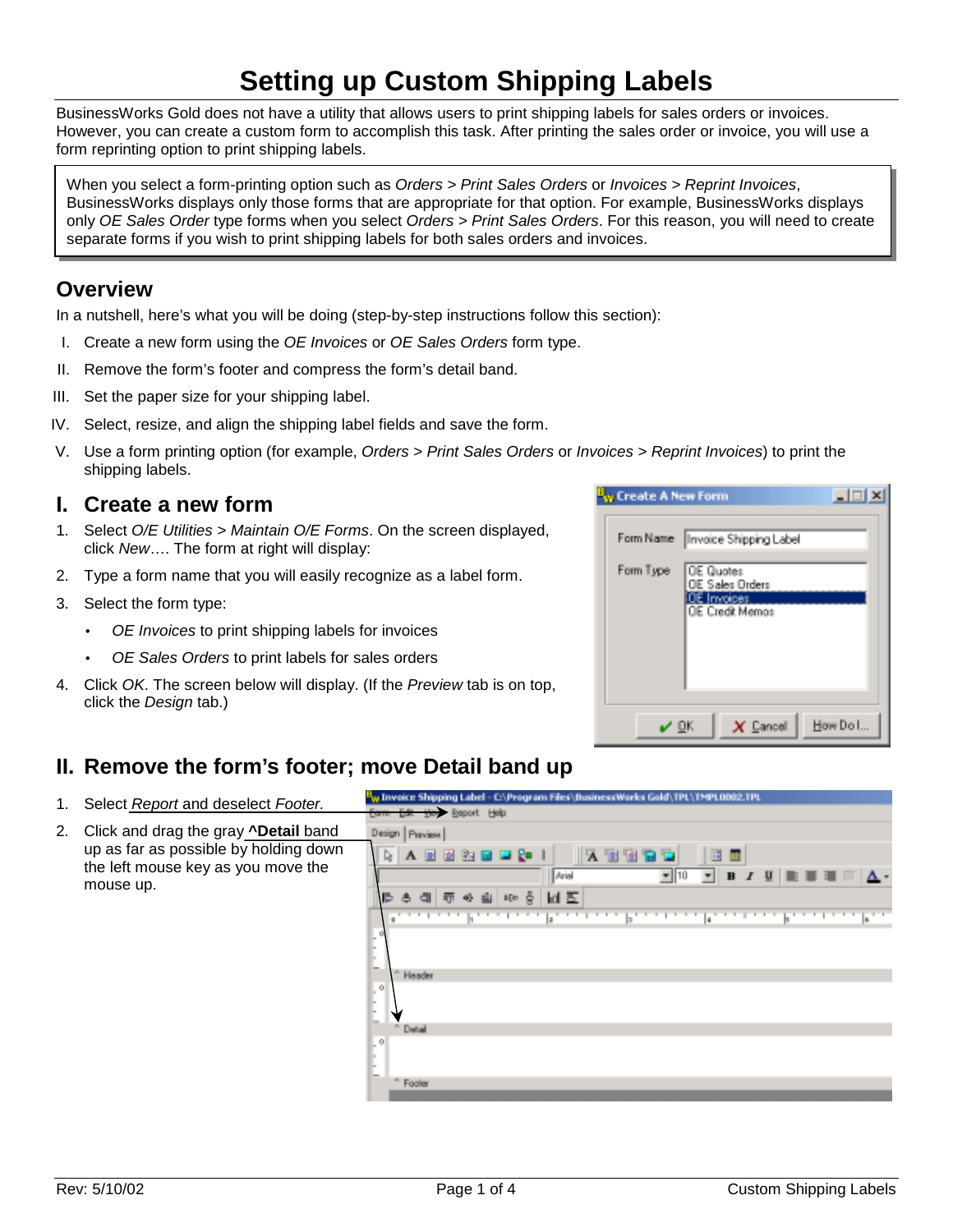## **III. Set the paper size for your shipping label**

1. From the *Form* menu, select Page Setup  $\vert x \vert$ *Page Setup*. Review the Printer | Caper Size | Paper Source | Layout | Margins settings on each tab. Set the paper size, paper source, Printer Preview layout and margins for the öκ Default  $\overline{\phantom{0}}$ labels you plan to use. If you |||||||||||||||||||| ||||||||||||||||||||||| plan to use a special printer Cancel Document Name for labels, select it on the Sales Order Plain Paper Wht **Printer** tab. 곡 I1 Copies  $\nabla$  Collate Duplex None  $\blacktriangledown$ 

Example: On the **Paper Size** tab, set the width of the label to five inches and height to two inches. Leave the margins at .25 for top, bottom, left and right. After saving changes, the screen looks like this:

2. To increase the height of the label click and drag the **^ Header bar** down until it is the size of your labels minus top and bottom margins. (If you don't see a ruler at the left margin, select *View > Rulers*.)

You are now ready to place the fields on your label.

## **IV. Select, resize, and align the shipping label fields and save the form**

- 1. Click the *DBText* icon. Then click in the window below. You should now see a box with squares around it and the text, "DBText1".
- 2. Click the arrow next to the *Data Field* drop-down box. Scroll down to the **Customer** or **Company** fields and select the field for the first line of your label.
- 3. Move the field to the left margin: Position the mouse in the middle of the field. Then, while holding down the left mouse button, drag the field to the desired location.
	- **Note:** If you defined margins in Section III, above, you will probably want to position the field at the left edge of the form and drag it all the way to the right edge.





- 4. Lengthen the field to fill the label: Position the mouse over the middle-right square. Then, while holding down the left mouse button, drag the box to the right to enlarge it.
- 5. Repeat steps 1 through 4 for each field you wish to add to the label.

**Using the** *Shipping: Address Block* **or** *Company: Address Block* **field:** You can add all address lines as one block of text, rather than using a separate line for each element of the address. To do this, first select the *DBMemo* icon, rather than the *DBText* icon. Then select **Shipping: Address Block** from the *Data Field* drop down list.

**Note:** Whenever you wish to use a field that ends in the word "Block", you need to first select the *DBMemo* icon. If you use the *DBText* data type, the text, "Memo" will print in place of the field's contents.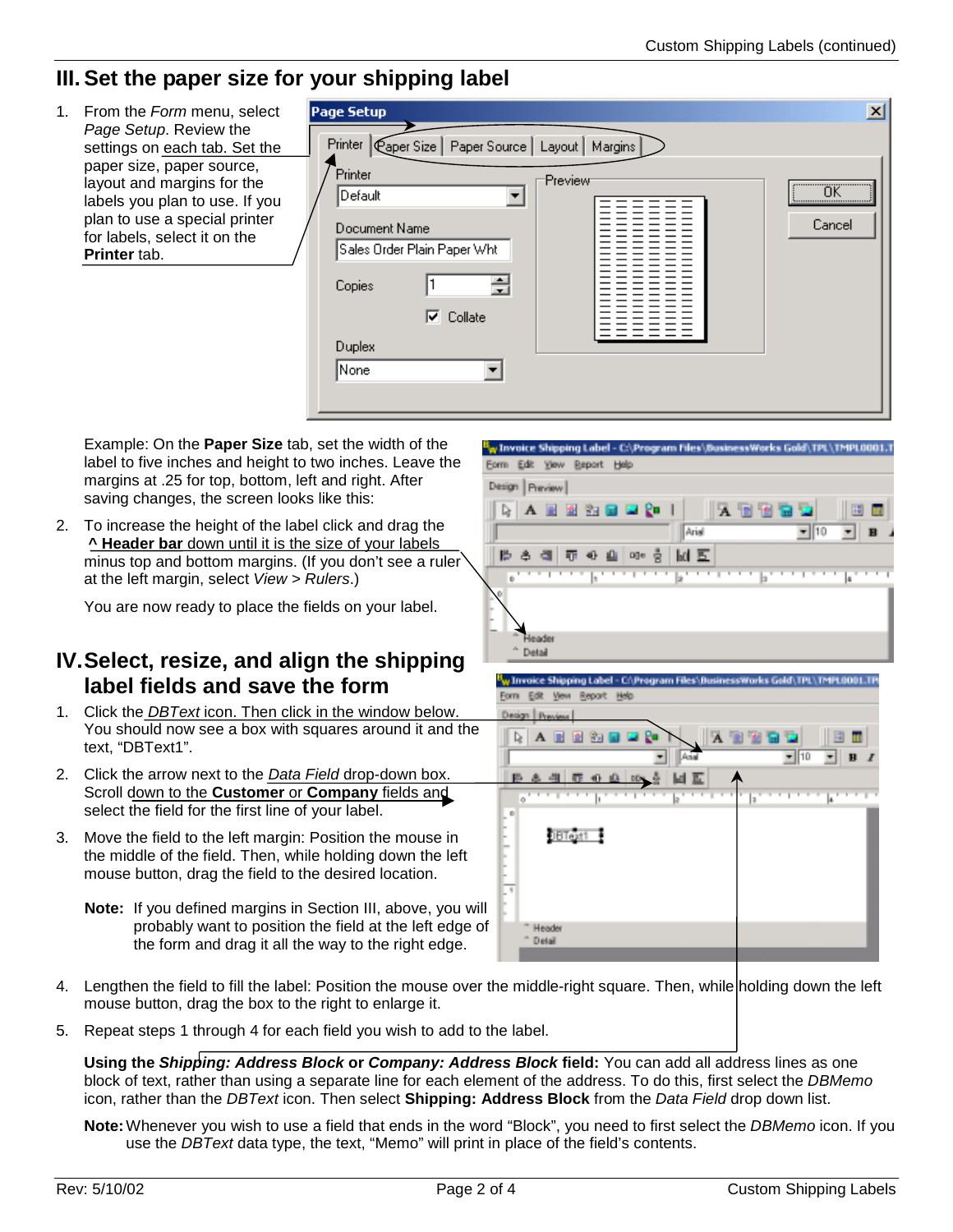- 6. After you have selected all fields you wish to print on the shipping label, you can use the alignment icons to line them up. (Hover the mouse over each icon to see its function.)
	- **Note:** If you don't see this toolbar, select *View > Toolbars > Align or Space* to display it.

In the example at right, the fields need to be left aligned and spaced evenly vertically. To align the icons…

- a. Press Ctrl-A to select all the fields. (You should now see small gray squares around each field's box.)
- b. Click the *Align Left* icon. The left edge of each field should now be aligned.



c. Click the *Space Vertically* icon so that the vertical space between each field is the same.

After completing the two alignment functions, the screen looks like this:

- 7. Click in a white space outside the field boxes to deselect all fields. (The gray boxes should disappear.) Then lengthen any fields if necessary.
- 8. Click the **Preview** tab to see what your form will look like. Return to the **Design** tab if you wish to make any final modifications.
- 9. When you have completed the form, select *Form > Save* to save your form.

| <sup>B</sup> w Invoice Shipping Label – Cr\Program Files\BusinessWorks Gold\TPL\TMPL0002.TPI |
|----------------------------------------------------------------------------------------------|
| Form Edit View Report Help                                                                   |
| Design   Preview                                                                             |
| 医血管白色<br>祠<br>m                                                                              |
| Ariol<br>$-110$<br>$\bf{B}$                                                                  |
| ゆき切める<br>$100$ $\frac{3}{2}$<br>同回                                                           |
| la<br>lз<br>a                                                                                |
| <sup>o</sup> Ship To Information                                                             |
| Customer Contact                                                                             |
| <b>Piddress Line 1</b><br>Address Line 2<br>City, ST 99999<br>F<br>u                         |

**Note:** If you need to print shipping labels for Sales Orders, repeat the steps above, selecting the *OE Sales Order* form type in Section I, step 3, above.

## **V. Use a form printing option to print the shipping labels**

How you will print shipping labels depends on the option you used to print invoices or sales orders. The sections below provide step-by-step instructions for printing shipping labels after printing sales orders or invoices using the option named in the heading.

#### *Invoices > Print and Post Invoices*

| Follow these steps after using the Print and Post<br>Invoices option to print a batch of invoices. |                                                                                                       | <sup>U</sup> w Reprint Invoices                                         | $\Box \Box x$                                                      |
|----------------------------------------------------------------------------------------------------|-------------------------------------------------------------------------------------------------------|-------------------------------------------------------------------------|--------------------------------------------------------------------|
| 1.                                                                                                 | Select Invoices > Reprint Invoices.                                                                   | Printer as PS-Lassilet 4050 in CSS Backline                             | <b>Filters</b><br>Setup<br>E                                       |
| 2.                                                                                                 | Select the printer from which you wish to<br>print shipping labels.                                   | Selected form Invoice Shipping Label                                    | Select form                                                        |
| 3.                                                                                                 | Click Select Form and select the shipping<br>label form you created above.                            | all customers<br>From                                                   | bo.<br>$\cdots$                                                    |
| 4.                                                                                                 | Uncheck <i>Include all invoices</i> and enter the<br>range of invoices you just printed.              | Customer category to include<br>II All<br>$\nabla$ Include all invoices |                                                                    |
| 5.                                                                                                 | Click OK. BusinessWorks will now print<br>shipping labels for the range of invoices you<br>specified. | From<br>999999<br>to<br>Iv Include prices                               |                                                                    |
|                                                                                                    |                                                                                                       | Save Current Settings<br><b>CAMPLE</b>                                  | How Do I.<br><b>DK</b><br>$X$ Cancel<br>Shortcuts<br>Tasks<br>Info |